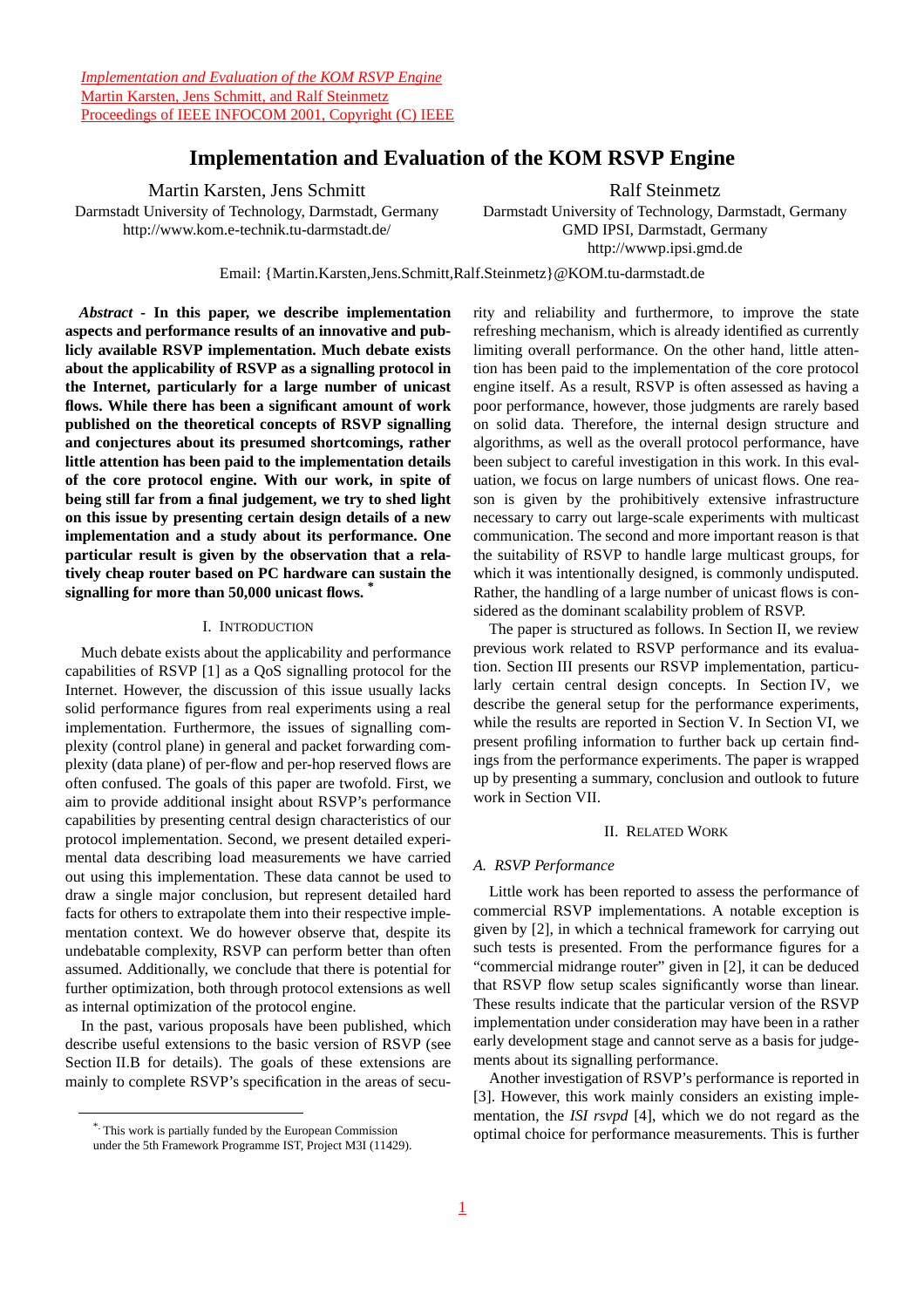<span id="page-1-0"></span>documented in the rest of this paper. Some performance numbers are listed in [3] for another commercial RSVP implementation. However, this implementation does not sustain more than 600 sessions and thus, can be assessed similarly to the implementation studied in [2].

Other published work describes the implementation of an RSVP-capable switch-router in [5], but the reported performance figures are targeted towards the fundamental capability of the system to deliver QoS objectives in the first place, rather than performance of signalling at a large scale.

In [6], interesting performance figures are reported for RSVP message processing on a commercial router platform. However, these performance figures are somewhat without context, because it is not mentioned under which load conditions they were measured. Additionally, because these numbers are not the central focus of the work in [6], not many details about the experiments are given. Consequently, these numbers can serve as a basic indication about RSVP's processing overhead, but they cannot be considered as the final judgement in the discussion about RSVP.

In summary, although earlier work and published results have already indicated some of the conclusions shown in this paper, we present the first thorough study of RSVP's performance. This study is based on a publicly available implementation and thus, verifiable by others.

### *B. RSVP Extensions*

A number of protocol improvements have been suggested to increase the performance characteristics of RSVP operations. An initial proposal to speed up the service establishment time in the presence of occasional packet loss and to reduce steady-state refresh signalling overhead has been made in [7]. One of the drawbacks of this approach is the requirement to change the protocol specification and to introduce an additional confirmation message into RSVP. An improved approach has been described in [8], which also deals with the general issue of reliability of RSVP messages, e.g., in case a service invocation is torn down. Instead of refreshing all the state information, neighbouring RSVP nodes only need to exchange 'heartbeats' denoting their liveliness. A slightly different suggestion addressing the same issue even more stringently is currently developed within the IETF RSVP working group [9]. This mechanism addresses further details, such as how to discover a very short-termed node failure.

It is beyond the scope of this work to rate these different techniques. However, they clearly bear the potential to drastically reduce RSVP's processing requirements for steady-state refresh signalling. This eliminates one of the major performance limitations of the current RSVP specification. Other RSVP extensions, which are in the process of being standardized, encompass diagnostic messages [10], inter-operation with IP tunnels [11], cryptographic authentication [12] and user identity representation [13].

### III. KOM RSVP ENGINE

For an overview and explanation of RSVP, see [14]. Unfortunately, the only publicly available router implementation of RSVP, the ISI rsvpd, turns out to be of questionably design and coding quality and contains bugs. Therefore, we do not consider it as the optimal choice for experimenting with protocol extensions and performance assessments and we developed a new protocol engine from scratch, termed *KOM RSVP engine*, or *KOM rsvpd* for short. The main design goals of this implementation are clarity of code, flexibility and extensibility. Additionally, we aim at providing an experimental software platform for other researchers. Such an implementation on a regular workstation using a common UNIX operating system can only serve as a proof of concept and research platform for future investigations. Therefore, although we have tried to keep the design prepared for efficient operation, we do not believe that it is currently necessary to implement for outmost efficiency at the coding level. We have employed an object-oriented design and the implementation is done in C++. It is publicly available at

http://www.kom.e-technik.tu-darmstadt.de/rsvp/

## *A. General Design*

A detailed description about the design of this implementation can be found in [15]. State information of RSVP is stored as objects containing relationships to other objects. The contents of a PATH message are stored in a Path State Block (PSB) whereas contents of a RESV message are stored in a *Reservation State Block* (RSB). As an example for relationships, each PSB has a relationship to a *Previous Hop State Block* (PHopSB) representing the hop from which this PATH message has been received. Information concerning a reservation at an outgoing interface is stored in an *Outgoing Interface State Block* (OutISB) and the relationship between reservations and PSBs is modelled as separate object *Outgoing Interface at PSB* (OIatPSB). It turns out that this object can serve as a crystalisation point to easily distinguish the operation context when calling the traffic control module, which is useful to collocate the respective code. Additionally, it is used to internally represent an N:M relationship by two 1:N relationships (which simplifies implementation). [Figure 1](#page-2-0) shows the entity-relationship diagram for the design of RSVP state information. Modelling RSVP state by an entity-relationship diagram is deemed useful both for documentation as well as efficient implementation through object-relationships [15].

Certain details regarding the generic design of the traffic and policy control interface are presented and discussed in [16]. A description of our overall vision of employing RSVP as a general service signalling protocol can be found in [17].

### *B. Fuzzy Timers*

By far the largest container in an RSVP implementation is necessary for timer handling. In this implementation, a regular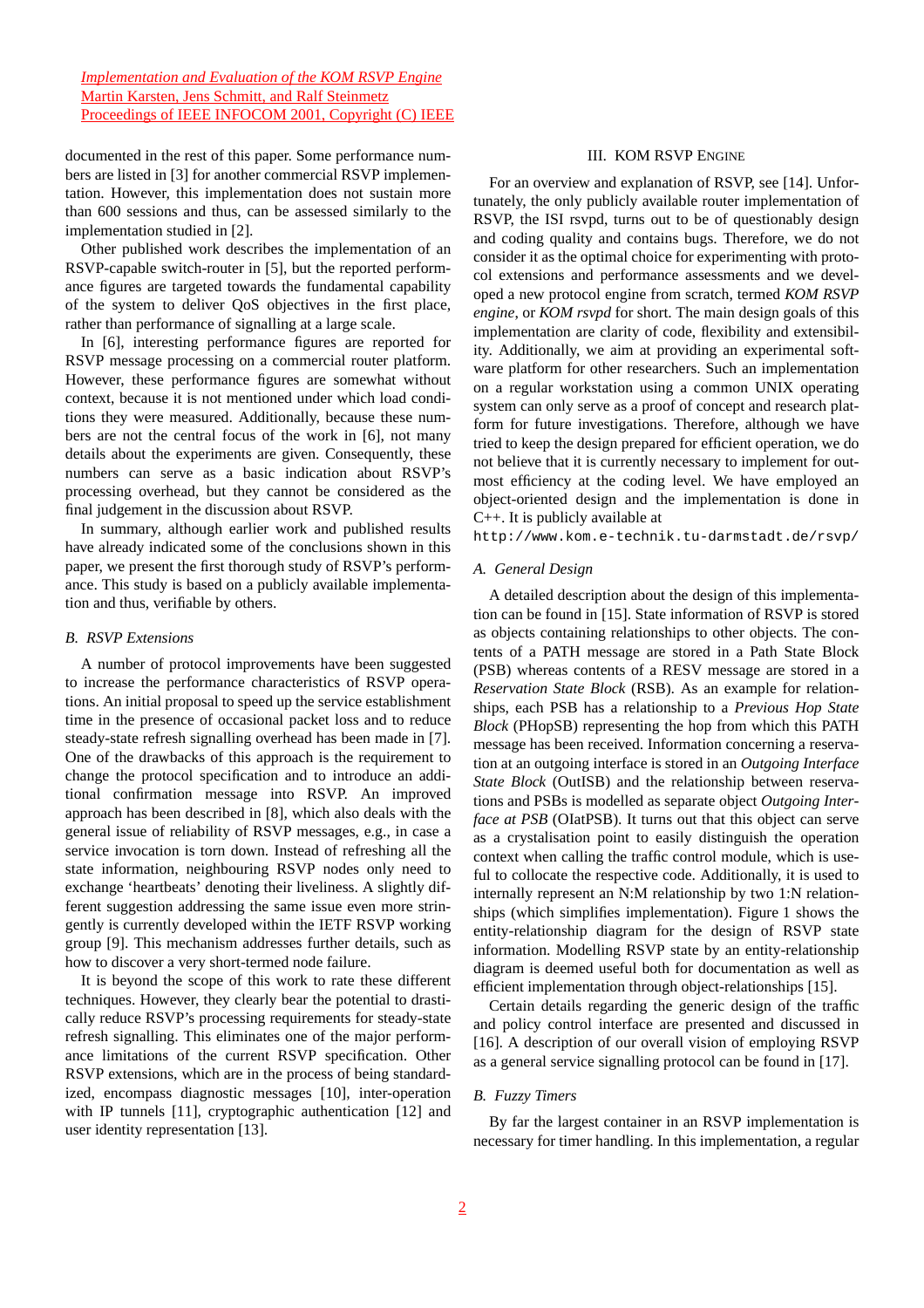<span id="page-2-0"></span>

Fig. 1. Entity-relationship diagram for state blocks.

hash-based data structure is used as follows. All timers of the RSVP engine are stored in a hierarchical container. The upper layer is implemented as an array representing time slots and accessed through a hash. Individual time slots in the lower layer are implemented as sorted lists. The amount of time covered by each slot is configurable. Such a container is only capable to foresee a limited amount of time in the future, which should be sufficient for RSVP. In order to accommodate the rare event that timers exceed this time horizon, an additional sorted list is kept and timers from this list are moved into the respective slot when it becomes available. This concept is known as a *timer wheel* [18]. The access complexity of such an implementation is *O(log(n))*, with *n* being the (varying) number of timers in a slot. Consequently, performance of this container can be traded off against memory requirements by choosing the size and number of slots. This data structure design is shown in Figure 2.

For RSVP messages, this scheme can be optimized even further. RSVP is designed to be robust against varying message transmission times and in fact, a large number of all timers are calculated as random numbers within a certain interval. As a consequence, there is no demand for outmost precision in the scale of a few milliseconds. If the duration of a time slot in the hierarchy becomes small compared to the basic refresh time (e.g. smaller than 100 microseconds when the basic refresh interval is set to 30 seconds), an option to employ *fuzzy timers* is implemented. When enabling it, the timers within each time slot are stored in a simple FIFO list instead



Fig. 2. Design of timer container.

of being sorted according to their precise expiration. During each time slot, timers are fired arbitrarily according to their location in the simple list. The result is a slight inaccuracy of timers compared to their expiration time. The inaccuracy is bounded by the length of a time slot and can be considered a very reasonable trade-off. In principle, this scheme promises a performance gain over the plain timer wheel, because the access complexity is reduced to *O(1)*. However, because of the generally small number of timers stored in one time slot, such performance gains are hardly visible in reality. On the other hand, as discussed in [Section V.C,](#page-5-0) this design can be used to improve interaction with the operating system.

#### *C. Multi-threaded Message Processing*

Employing the innovative design of the RSVP engine, it was possible to quite easily replace the initial sequential message processing by a multi-threaded protocol engine with an incremental implementation effort of about 6 weeks. A fixed number of worker threads can be used to concurrently process RSVP messages. Because of a current lack of system support, certain interactions with the operating system, e.g. the reception of raw IP packets, cannot be performed truly multithreaded. Therefore, those operations are currently carried out sequentially. As a consequence, in addition to the worker threads, there is a dedicated thread to initially receive and dispatch protocol messages. Furthermore, a separate thread is created to handle timer events. Synchronisation points are set at

- access to the central state repository (synchronisation point per session),
- interfaces to traffic control (synchronisation point per interface),
- access to the central timer management (global synchronisation point), and
- access to certain system services (global synchronisation point, see above).

The design of multi-threaded message processing is sketched in [Figure 3](#page-3-0). There are two options to employ this design, which can be chosen at compile time. The first option allows for an arbitrary number of worker threads, simulating the situation of a router possessing multiple CPUs as control engine. The other alternative tries to mimick operation in a potential high-end router, which has a dedicated CPU at each network interface.

Of course, using multiple threads on a single-CPU workstation cannot be expected to significantly increase performance other than potentially providing improved interaction with external I/O operations.

The design could be further improved. For example, the global lock for the timer system could be replaced by more fine-grained locking for each slot of the timer container. On the other hand, with the fuzzy timer scheme, access to the timer container is not as time-consuming and critical as with a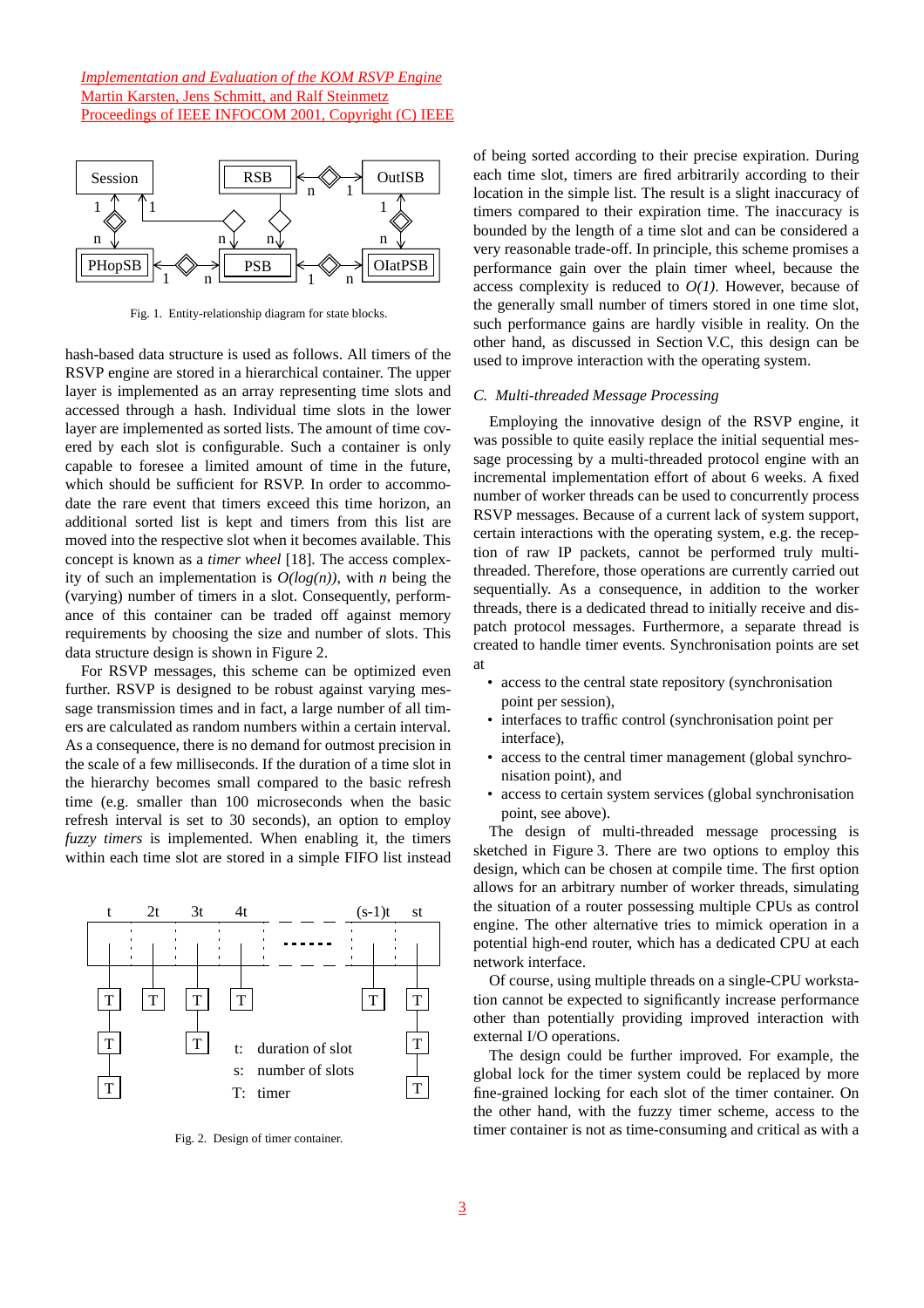<span id="page-3-0"></span>

Fig. 3. Multi-threaded message processing.



Fig. 4. Setup for performance measurements.

sorted container. To this end, the purpose of this multi-threading extension is to demonstrate the simplicity and feasibility of parallelizing RSVP operations as a proof of concept. Indicative performance tests have been carried out and are described in [Section V.D.](#page-6-0)

It becomes very obvious that the object-relationship design alleviates the task of parallelizing message processing a lot. The reasons are given by the natural encapsulation of data and procedures in an object-oriented design. This allows for easy identification of synchronisation points. Because all state objects are stored and accessed through the session object, no additional locking is necessary for them, besides acquiring a single lock for the session.

#### IV. EXPERIMENT SETUP

The performance experiments were carried out on standard PC-based workstations, which serve as a router platform running FreeBSD 3.4. These workstations are equipped as follows:

- single Pentium III processor, 450 MHz, 512KB cache
- point-to-point 100 Mbit/sec Ethernet links, 3Com 3c905C-TX interface cards
- Gigabyte GA-6BXU mainboard, standard hard disk
- 128 MB RAM main memory

The total cost of this equipment as of December 1999 is approximately 600 Euros plus 50 Euros per network interface. For the tests, 6 nodes are connected with each other as depicted in Figure 4.  $N_5$  is used as destination host and  $N_1$  as source host. Multiple unicast sessions are created by specifying multiple port numbers. Since handling of API sessions creates additional overhead at the respective end node,  $N_2$  and  $N<sub>6</sub>$  are used as additional source and destination hosts, if a large number of sessions is created. The RSVP refresh interval is set to 30 seconds, as suggested in [1]. The RSVP daemons run in single-threaded mode (except for [Section V.D\)](#page-6-0) and exchange basic RSVP messages only, without policy data and integrity objects. However, all experiments encompass the generation and transmission of confirmation messages.

The load generator at  $N_1$  (N<sub>2</sub>) creates sessions and path advertisements with a randomized time interval in between,

until a certain number of sessions *n* is reached. The upper bound of this time interval can be chosen for each experiment. When the target number of sessions is reached, the load generator creates and deletes sessions with the same randomized time interval respectively, in a way that the number of sessions is kept in the interval  $[n - 10, n]$ . The receiver at N<sub>5</sub> (N<sub>6</sub>) responds to each path advertisement by immediately generating reservation requests, which establish the end-to-end flow reservation.

The observations are made at Node  $N_3$  and  $N_4$ . Measurements are done by periodically executing top and recording the highest numbers for current total memory consumption and percentage of raw CPU time that is reported for execution of the RSVP daemon on either node. Note that this kind of measurement introduces some inaccuracies and inherent randomness, which however should not mask the principle message of the results.

#### V. EXPERIMENTAL RESULTS

In order to assess the performance of an RSVP implementation and to address the usual concerns against its processing overhead, a number of performance experiments have been carried out. It is important to mention at this point that the KOM RSVP engine has not been subject to careful and detailed tuning at the coding level. No specific optimization has been carried out, other than the general design decisions and algorithmic improvements described earlier.

The first series of tests compares the performance of the KOM rsvpd with the ISI rsvpd. The second series investigates the current performance limits of the KOM rsvpd and the following experiments analyse the effect of algorithmic improvements that have been implemented. Additionally, an experiment is reported, which investigates the influence of the average flow lifetime on the processing effort. Finally, some experiments have been carried out to obtain additional interesting performance figures, e.g., about the end-to-end setup latency.

#### *A. Comparison with Existing Work*

For this first series of tests, no specific optimizations have been turned on in the KOM RSVP engine. The timer container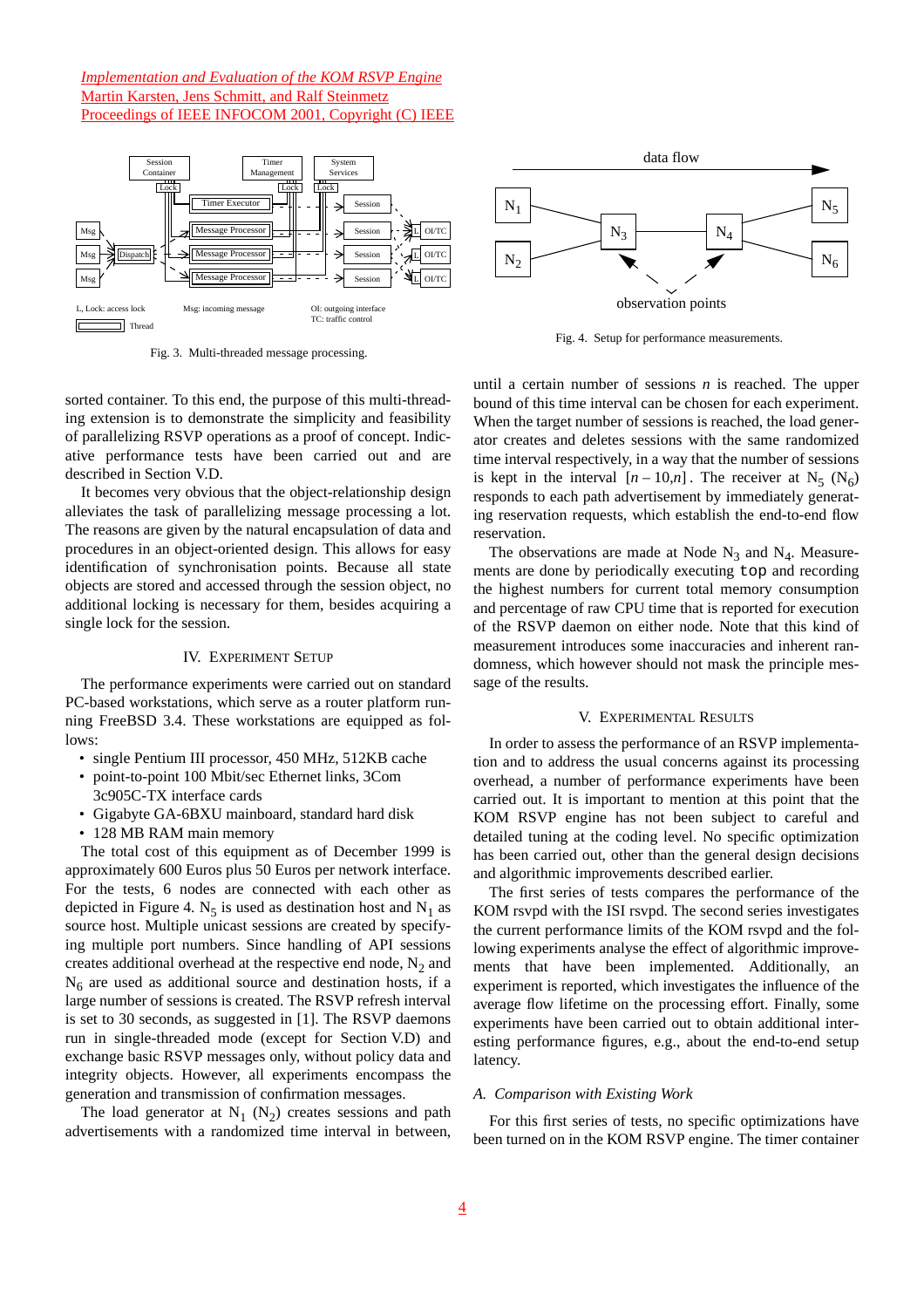<span id="page-4-0"></span>has been configured to consist of 20,000 slots covering 50 milliseconds each. Both implementations have been compiled with the same optimization and debugging flags. The hashbased session container does not provide any performance gain for either alternative, because all flows are targeted to the same host.

The ISI rsvpd contains bugs, which basically prohibit testing scenarios that involve the deletion of multiple sessions. An investigation of this problem revealed at least one non-trivial error in the memory management to be responsible for this situation. It is quite easily possible to fix the most prevalent problem, such that the software does not crash too often, but as a result, memory leaks prohibit reasonable operation.

Because of these problems, the performance figures for the ISI rsvpd can be considered as valid only to a limited extent. We have chosen not to fix the above bug to avoid memory leaks, which otherwise result in an infinite increase of processing effort and memory consumption and thus, preclude to obtain realistic performance figures. As a result, the numbers for the ISI rsvpd can only be considered as a lower bound for CPU consumption, because it always crashes before a stable situation with creation and removal of sessions can be reached. The listed results consequently show the situation just before the crash. With the KOM rsvpd, each test has run for several minutes. The listed percentage of CPU time is the highest number that has been observed during that time. The memory consumption has always stabilized at the reported amount. The results are depicted in Table I.

The load generator used in these experiments first establishes the configured number of flows and then circulates through the flows and removes and re-establishes them. In order to vary the lifetime of each flow, the interval between creation respectively removal of subsequent flows is adjusted. Due to space limitations, this is not shown directly in the tables. Instead, the average lifetime of a single flow is shown, which is calculated according to the fact that the creation/ removal interval is evenly distributed between zero and the maximum interval. The maximum creation/removal interval is set to 25 milliseconds for the tests with 2000 flows and more. Therefore, the average lifetime increases with an increasing number of flows. Note that the interval is appropriately adapted for the tests with smaller numbers of flows, such that the average lifetime of flows is not much smaller than the RSVP refresh interval. The influence of the average flow lifetime is further studied in S[ection V.E.](#page-7-0)

It can be derived from these performance figures, that the KOM RSVP engine performs significantly more efficiently than the ISI rsvpd. While it is unclear how much of this efficiency gain has to be attributed to a better coding style in general, it can obviously be concluded that the innovative objectrelationship design at least does not prohibit performant implementation, however, at the expense of additional memory consumption. The KOM rsvpd consumes almost twice the amount of memory per flow when compared to the ISI rsvpd

TABLE I PERFORMANCE OF ISI RSVPD VS. KOM RSVPD

| <b>Experiment settings</b> |               | ISI rsvpd |        | KOM rsvpd |        |
|----------------------------|---------------|-----------|--------|-----------|--------|
| <b>Flows</b>               | Avg. lifetime | % CPU     | Memory | % CPU     | Memory |
| $\theta$                   |               | 0.00      | 1920K  | 0.00      | 2724K  |
| 500                        | $25.00$ sec   | 2.05      | 2372K  | 1.13      | 3620K  |
| 1000                       | $25.00$ sec   | 6.18      | 2856K  | 3.56      | 4544K  |
| 1500                       | $28.50$ sec   | 10.01     | 3296K  | 5.32      | 5472K  |
| 2000                       | $25.00$ sec   | 14.89     | 3768K  | 7.37      | 6388K  |
| 2500                       | 31.25 sec     | 20.51     | 4244K  | 9.91      | 7308K  |
| 3000                       | 37.50 sec     | 25.93     | 4728K  | 13.38     | 8236K  |
| 3500                       | 43.75 sec     | 33.74     | 5208K  | 16.60     | 9160K  |
| 4000                       | $50.00$ sec   | 42.53     | 5692K  | 20.26     | 10084K |
| 4500                       | 56.25 sec     | 51.37     | 6168K  | 23.73     | 11008K |
| 5000                       | $62.50$ sec   | 60.45     | 6656K  | 27.83     | 11928K |
| 5500                       | 68.75 sec     | $79.69*$  | 7140K  | 32.96     | 12848K |

 $*$  number of successful reservations:  $\sim$  5400

numbers. This can be attributed to the fine-grained implementation of state relationships, but also to the fact that memory consumption was not the primary goal for optimization of our implementation.

### *B. Performance Limits*

The goal of this set of tests is to find the upper limits on the number of reservation requests for a tuned version of the RSVP implementation. The experiment setup and measurements have been done as described above. In the tuned version, the timer container consists of 100,000 slots covering 10 milliseconds each and the code for API processing is disabled at intermediate nodes. Assertion checking and debug output is turned off. Since these tests are carried out in a limited infrastructure with at most two destinations hosts, port numbers are included into the hash calculation for the session container in the tuned version. Because doing so establishes a perfect hash distribution for the test scenario, the session hash index has been restricted to 4096 to simulate a realistic situation. Furthermore, the load generation is distributed between all four end nodes as depicted in [Figure 4](#page-3-0). The results are listed in [Table II.](#page-5-0)

The following observations can be made in this experiment. Tuning the protocol implementation reveals a significant potential for increasing the performance. A router platform based on standard PC hardware can handle the full signalling for 50,000 unicast flows. The larger amount of initially allocated memory for the tuned version can be attributed to the additional memory requirements for the more fine-grained timer container. The memory requirements per flow remain unaffected. Two additional tests are listed, in which the crea-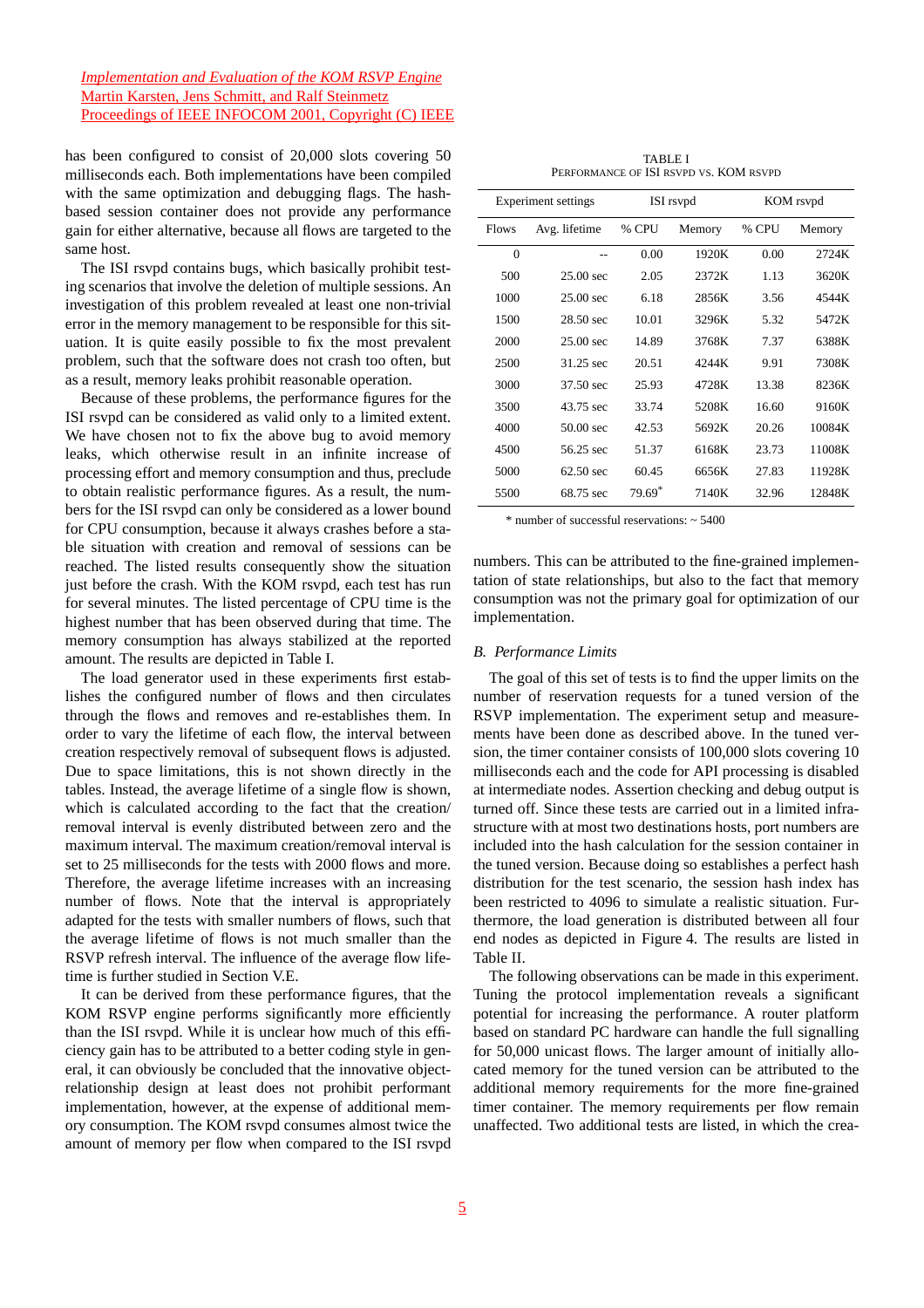<span id="page-5-0"></span>

| I ENFONITATIVE EINITIS OF INOTH NS VI D |                      |                                           |        |                                           |        |
|-----------------------------------------|----------------------|-------------------------------------------|--------|-------------------------------------------|--------|
| <b>Experiment settings</b>              |                      | basic KOM rsvpd<br>(load gen. by 2 nodes) |        | tuned KOM rsvpd<br>(load gen. by 4 nodes) |        |
| Flows                                   | Avg. lifetime        | % CPU                                     | Memory | % CPU                                     | Memory |
| $\theta$                                |                      | 0.00                                      | 2724K  | 0.00                                      | 4724K  |
| 2500                                    | 31.25 sec            | 9.91                                      | 7308K  | 4.39                                      | 9324K  |
| 5000                                    | $62.50 \text{ sec}$  | 27.83                                     | 11928K | 8.50                                      | 13940K |
| 7500                                    | 93.75 sec            | 58.11                                     | 16548K | 11.38                                     | 18560K |
| 9800                                    | $122.50 \text{ sec}$ | 93.12                                     | 20788K |                                           |        |
| 10000                                   | $125.00 \text{ sec}$ | $65.00*$                                  | 21156K | 14.75                                     | 23168K |
| 15000                                   | 187.50 sec           |                                           |        | 20.95                                     | 32396K |
|                                         |                      |                                           |        |                                           |        |

20000 250.00 sec -- - 27.73 41632K 30000 375.00 sec -- - 40.67 60096K 40000 500.00 sec -- - 55.17 78556K 50000 625.00 sec -- - 67.99 97012K 40000 240.00 sec -- - 56.69 78556K 50000 250.00 sec -- - 70.56 97012K

TABLE II PERFORMANCE LIMITS OF KOM RSVPD

\* load generated by 4 nodes, see main text

tion/removal interval is set in a way that the average lifetime of a flow is approximately 4 minutes. The resulting CPU load numbers demonstrate that the RSVP engine is indeed able to handle such a large number of sessions, even when assuming a realistic average lifetime of calls. In fact, the impact of the lifetime of flows seems to be quite low. Further details are discussed in [Section V.E.](#page-7-0)

One particular detail can be observed when comparing the CPU load numbers for the basic version in Table II, depending on how many nodes participate in load generation. If four end nodes are used, the resulting load is substantially smaller and the performance limit is increased. The explanation of this behaviour is related to the implementation of the timer wheel in combination with the select system call, which is used to query for incoming packets. If four end nodes participate in load generation, messages arrive at intermediate nodes at three network interfaces, instead of two. Each switch between timer management and message reception incurs a call to select, which is expensive. It takes at least 10 milliseconds on a regular Linux, Solaris and FreeBSD operating system to perform this system call when a timeout is given. After select returns, exactly one message is read from each eligible interface. Now, if messages arrive at more interfaces, more messages are potentially received, before the next invocation of timer management. This leads to less context-switching between message reception and timer management and thus, reduces the total number of system calls, which in turn decreases the system load.

Figure 5 shows an overall picture of the experimental results from this and the previous section. The graph depicts



Fig. 5. Performance curve for ISI and KOM rsvpd.

the fraction of CPU load as a function of the number of sessions.

#### *C. Fuzzy Timer Handling*

While in theory only fuzzy timer handling can guarantee the property of overall linear complexity by simplifying access to the timer container, the previous experiment shows that, by enabling a fine-grained timer wheel, this linearity is already observed. In fact, a further modification of implementing fuzzy timers is needed to achieve any visible improvement at all. Because of the effects of switching between timer management and interface service, which is described in the previous section, all timers from the current slot are fired whenever the system enters the timer management. This further reduces the number of context switches and calls to select and consequently, the overall processing load. A comparison with regular operation, which indicates the additional performance gain, mainly at a high session load, is shown in Table III. At a load of about 58,000 flows, the system exceeds the maximum amount of main memory that is available and starts swapping to disk. This prohibits any further performant execution under this high load.

It turns out that there is a triangular relationship between the kernel clock granularity, the minimum timeout needed for the select call and the size of the time slots. It might actu-

TABLE III PERFORMANCE OF FUZZY TIMER OPTIMIZATION

| Experiment settings |                      | tuned KOM rsvpd |        | fuzzy KOM rsvpd |        |
|---------------------|----------------------|-----------------|--------|-----------------|--------|
| <b>Flows</b>        | Avg. lifetime        | % CPU           | Memory | % CPU           | Memory |
| 0                   |                      | 0.00            | 4724K  | 0.00            | 4724K  |
| 20000               | $250.00$ sec         | 27.73           | 41632K | 26.12           | 41632K |
| 40000               | $240.00 \text{ sec}$ | 56.69           | 78556K | 53.37           | 78556K |
| 50000               | $250.00$ sec         | 70.56           | 97012K | 63.96           | 97012K |
| 58000               | $232.00 \text{ sec}$ |                 |        | ~100            | >108M  |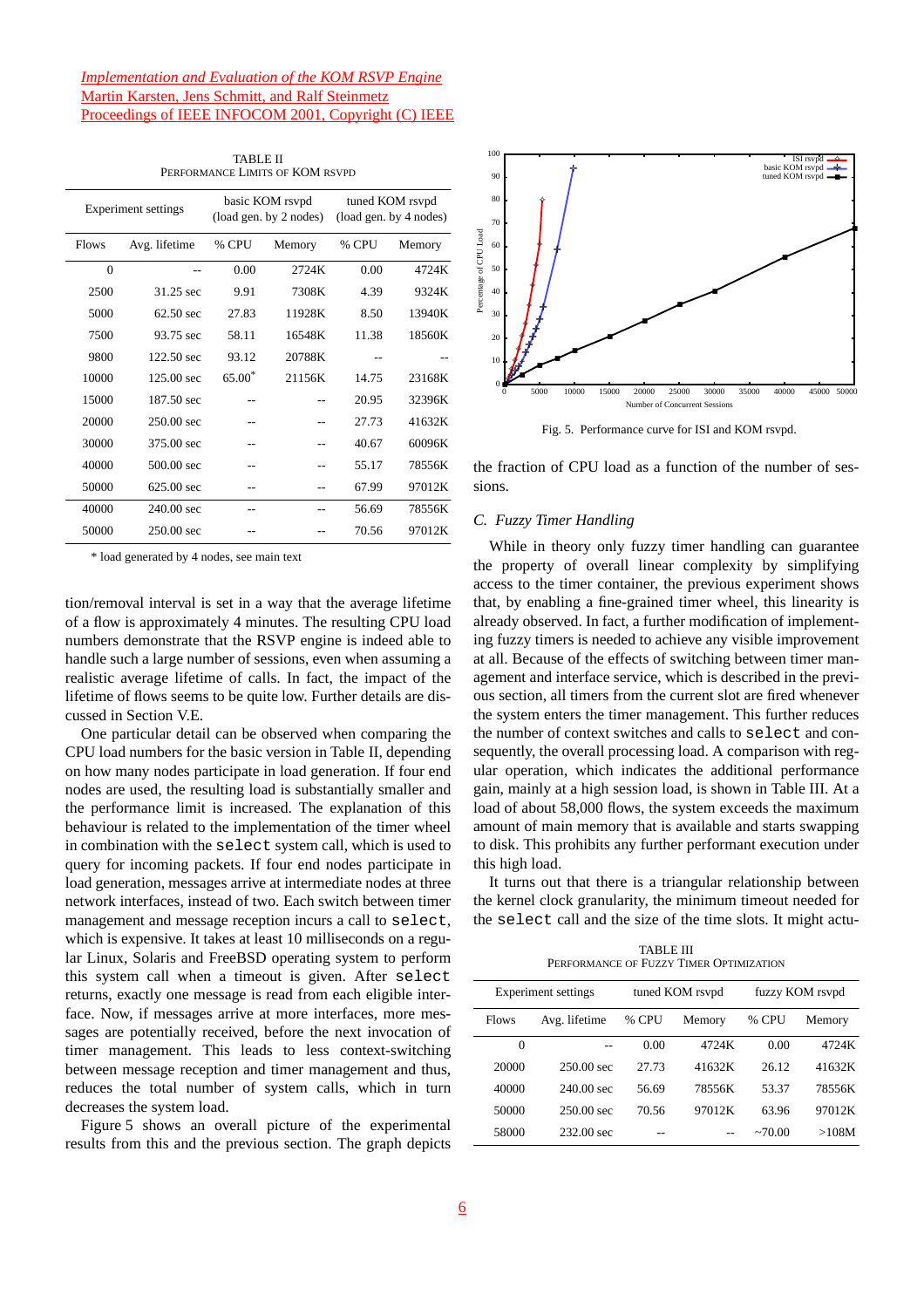<span id="page-6-0"></span>

observation point

Fig. 6. Experiment setup for parallel processing.

ally be possible to increase the performance limits by increasing the range of time slots or increasing the clock granularity. However, we have not done any such experiments, so far.

### *D. Parallel Message Processing*

This experiment is carried out to investigate the scalability of multi-threaded message processing on a multi-processor platform. This experiment uses the first alternative to employ multi-threaded message processing as presented in [Section III.C,](#page-2-0) in that each message processing thread is bound to a specific network interface. The experiment setup is very simple and shown in Figure 6. The end-systems  $E_1$  and  $E_2$  are the same PCs as in the other experiments and are connected to a router R. Both end-systems act as sender and receiver and create a large number of flows. A SparcServer 1000 with four 60Mhz CPUs running Solaris 2.6 serves as router. Note that this router hardware provides significantly less absolute processing power compared to the other tests. Because a separate thread is needed in the RSVP daemon to receive raw IP packets and dispatch them to the worker threads and another thread is used for timer handling, at least four CPUs are needed to carry out a reasonable experiment for this scenario.

In order to test the capabilities of this system, tests have been run in single-threaded mode and in multi-threaded mode with enabling an increasing numbers of CPUs. The goal of each test is to find the highest number of flows that can be handled reliably. Therefore, the RSVP daemon has been slightly modified to regularly check the difference between the number of PSB and RSB objects. If this difference exceeds a certain threshold, the daemon stops and reports the number of successfully established reservations. Because the total number of flows that can be sustained by this router is rather small, the RSVP refresh time is set to 3 seconds in order to increase the effect of established sessions compared to the creation of new ones. As well, to decrease the high influence of system code, which cannot be executed truly multithreaded, the software is compiled without compiler optimization. The results are listed in Table IV. Each test is executed ten times and both the highest and lowest result are not taken into account for calculating the average result.

It becomes clear from the resulting performance figures, that the potential for parallelization gains is indeed given, but certainly limited, at least on the tested platform. Furthermore, when comparing the results for single-threaded execution with those of multi-threaded execution on a single CPU, a significant overhead for synchronization mechanisms can be

TABLE IV PERFORMANCE OF PARALLEL MESSAGE PROCESSING

| Number of<br><b>CPUs</b> | Number of flows<br>(individual tests)               | Number of flows<br>(average) |
|--------------------------|-----------------------------------------------------|------------------------------|
| single-<br>threaded      | 451, 425, 464, 473, 466,<br>450, 450, 494, 520, 489 | 467                          |
| 1                        | 345, 389, 386, 380, 373,<br>373, 393, 350, 357, 366 | 371                          |
| 2                        | 552, 478, 571, 605, 571,<br>532, 563, 556, 518, 572 | 554                          |
| 3                        | 707, 723, 693, 756, 731,<br>718, 711, 702, 729, 727 | 719                          |
| 4                        | 592, 621, 711, 662, 652,<br>655, 648, 666, 655, 663 | 653                          |

observed. These limitations must be partially accounted to the insufficient support of the operating system to support multithreaded reception of raw IP packets and other low-level services, but also to inherent parallelization limitations of RSVP processing and the improvable implementation design of the parallel code in the KOM protocol engine. To this end, the result of implementing multi-threaded message processing is somewhat unsatisfactory. On the other hand, the design and implementation of multi-threaded message processing should be considered as a proof of concept, rather than the final design of a production-level implementation. Especially, with proper operating system support, the need for a separate dispatcher thread (which might very well form the bottleneck of the current system) and its synchronisation would be eliminated. As discussed in [Section V.B](#page-4-0) and [Section V.C](#page-5-0), the overall performance of the RSVP daemon is to a great extent determined by the system-level task of receiving packets from the network and the particular interaction with the user-level daemon. This assumption is further verified in Se[ction VI.](#page-7-0)

Another conclusion can be drawn from these tests, which backs up the above considerations. Testing the efficiency gain of a multi-threaded RSVP implementation on a simple and small multi-processor workstation as in these tests, is probably not sufficient to fully reveal parallel processing efficiency. For example, the performance drop when observing execution on 4 CPUs can be explained as follows. On this platform, up to 3 CPUs can be bound to a process (process group) exclusively. Effectively, in the tests with 4 CPUs no exclusive binding of CPUs can been done and therefore, the RSVP daemon competes with other processes. Consequently, the overall scheduling effort increases for the operating system. This is reflected by the lower performance and indicates, that these tests cannot be regarded as real tests with 4 CPUs.

As discussed in [Section III.C](#page-2-0), there is a broad field for further work on tuning the design and implementation of multithreaded RSVP operations. Additionally, it would be very desirable to compare the results obtained during these tests with performance figures from different hardware and operating system platforms.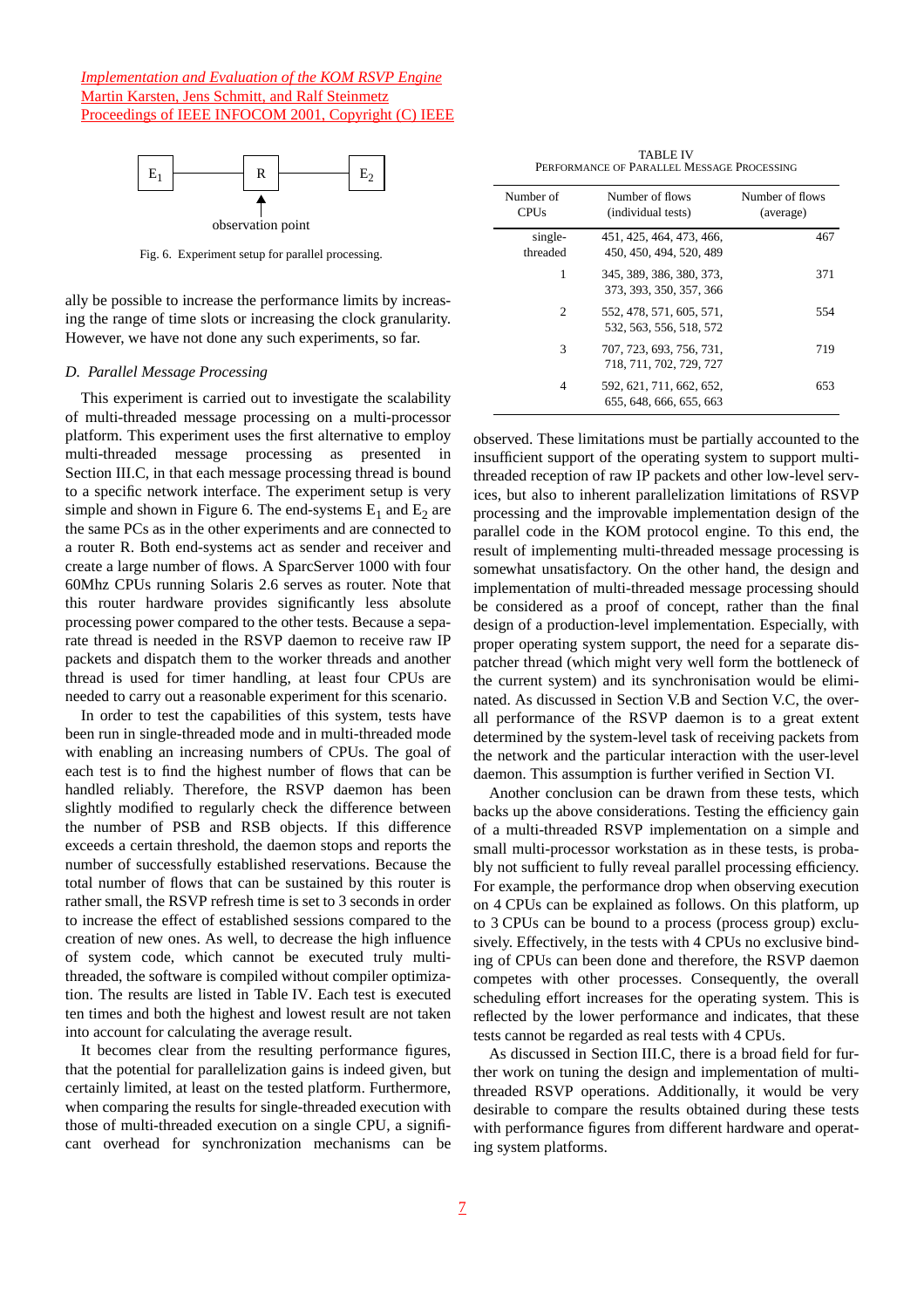TABLE V INFLUENCE OF AVERAGE FLOW LIFETIME

<span id="page-7-0"></span>

| <b>Experiment settings</b> |                      | fuzzy KOM rsvpd |        |
|----------------------------|----------------------|-----------------|--------|
| <b>Flows</b>               | Average lifetime     | % CPU           | Memory |
| 10000                      | $150.00 \text{ sec}$ | 13.96           | 23168K |
| 10000                      | $125.00 \text{ sec}$ | 14.75           | 23168K |
| 10000                      | $100.00$ sec         | 14.99           | 23168K |
| 10000                      | 50.00 sec            | 15.77           | 23168K |
| 10000                      | $25.00$ sec          | 16.65           | 23168K |
| 10000                      | $15.00 \text{ sec}$  | 21.48           | 23168K |
| 10000                      | $5.00$ sec           | $77.10*$        | 23168K |

\* number of successful reservations: ~ 9700

#### *E. Lifetime of Flows*

The experiments in [Section V.B](#page-4-0) and [Section V.C](#page-5-0) indicate that the average lifetime of flows has only limited influence on the computational effort. In order to further investigate this issue, a dedicated set of tests has been done to examine this effect. The results are listed in Table V.

The figures clearly show, that the resulting CPU load for a certain number of flows is largely unaffected by the average lifetime of flows, as long as it is above the RSVP refresh interval (again set to 30 seconds here). Thereby, these numbers back up the conjecture that the average lifetime of flows has only limited influence on the overall processing effort. Since RSVP state is refreshed periodically, the average flow lifetime basically determines the ratio of setup messages compared to refresh messages, whereas the overall number of messages is approximately the same. It can thus be concluded that there is not much difference between the individual processing effort for setup messages and for refresh messages. Consequently, when flow lifetimes are multiples of the refresh interval, a large fraction of processing effort is due to refresh messages.

Indirectly, this result demonstrates the large potential for performance gains by extending RSVP with mechanisms to reduce the amount of state refresh messages, like those referred to in [Section II.](#page-0-0) However, this particular behaviour could also be an artefact of this specific implementation. Therefore, further work covering different implementations would be needed to investigate the details. Unfortunately, at this time, no such implementation is available. The ISI rsvpd cannot reliably handle the deletion of sessions, hence, this kind of experiment is currently not possible.

If the lifetime of flows becomes significantly shorter than the refresh interval, this generates an absolute increase in the number of RSVP messages and results in a much higher processing load. In fact, for these cases, it can be noticed in Table V that the increase of CPU load is approximately inverse proportional to the lifetime of flows.

### *F. Other Experiments*

Some other experiments have been carried out to assess this implementation under a variety of aspects. Because their results are highly bound to the specific scenario, they are somewhat illustrative, but they may not be regarded as relevant as the above experiments. Hence, they are not documented here in the same level of detail.

### *1) RSVP & Packet Classification*

We have done the following experiment in order to measure the combined throughput of signalling and packet classification and scheduling. Along two adjacent FreeBSD-based routers reservations for 10,000 flows are established, similar to the earlier experiments. Each of these flows requests a small amount of bandwidth. Then, a traffic source emits a constant packet stream, which belongs to one of the reserved flows. Although this packet stream exceeds the reservation by far, an intermediate node must still classify and schedule all packets. We observed that in combination with HFSC scheduling from the ALTQ package [19], two adjacent routers running KOM rsvpd can both sustain the signalling and traffic control configuration for 10,000 flows and at the same time, classify and schedule 25,000 packets per second. Note that this result does not make any statement about the aspect whether all flows actually receive their QoS objective. Evaluating the ALTQ package is beyond the scope of this paper.

#### *2) End-to-End Setup Latency*

Using the setup shown in Figure 7, tests have been carried out to measure the setup latency of RSVP requests.  $R_0$  and  $R_3$ are not handling any background RSVP session.  $R_1$  and  $R_2$  are loaded with up to 20,000 flows. The total end-to-end setup latency usually varied between 22 and 26 milliseconds, independent of the load of intermediate routers. Consequently, the latency of bidirectional session setup can be estimated to be at most 5-6 milliseconds per intermediate hop, which shows that even along a path with a large number of hops, the end-to-end setup latency will very likely be acceptable.

#### VI. PROFILING DETAILS

In order to further investigate the performance of our RSVP implementation, we generated profiling information from an experiment equivalent to those described in [Section V.](#page-3-0) The protocol engine was compiled for optimized execution as in [Section V.C](#page-5-0) and has been loaded with the signalling of 20,000 unicast flows. [Table VI](#page-8-0) shows the execution times for various operations, which represent complete and non- overlapping



Fig. 7. Experiment setup for end-to-end latency.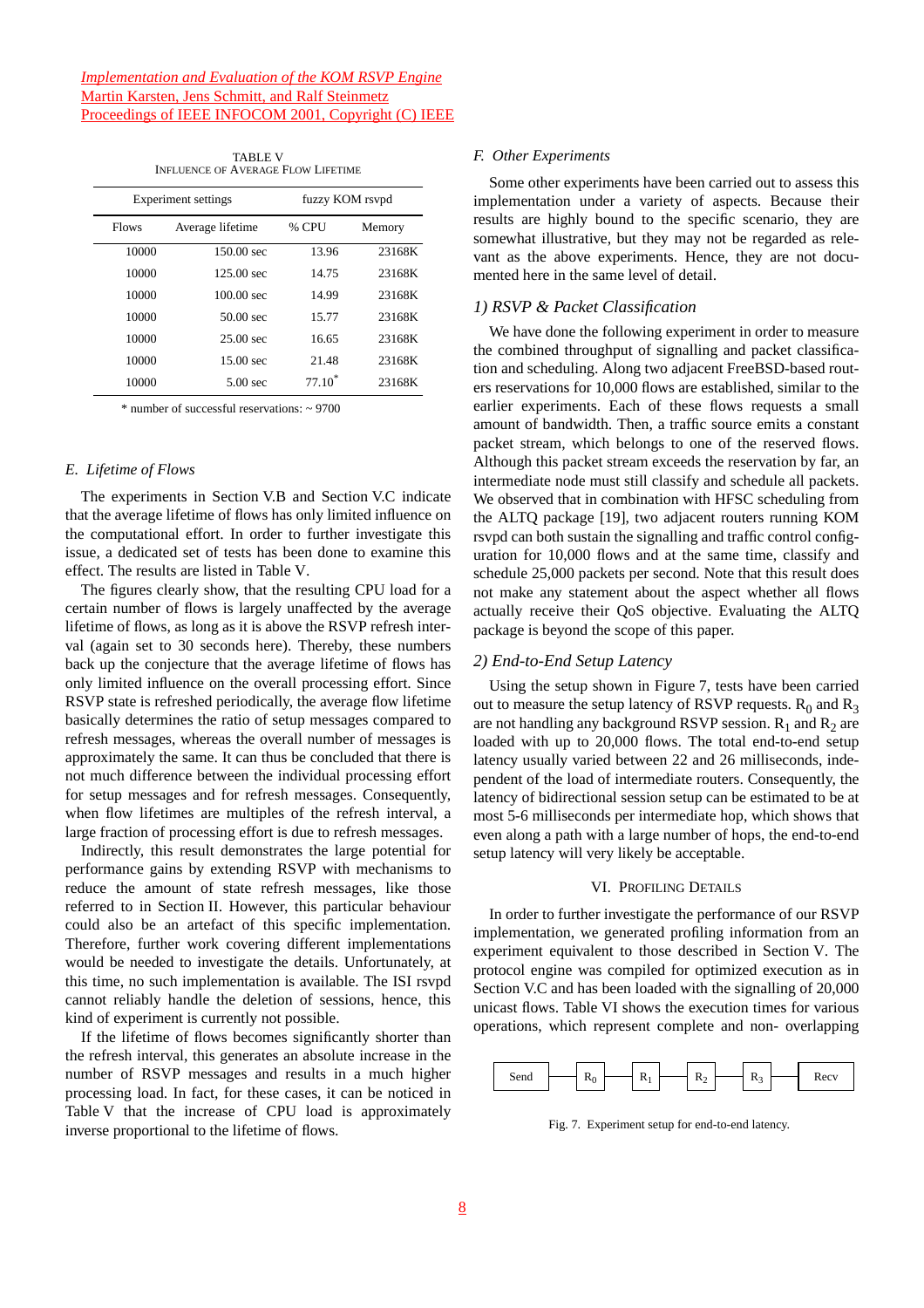<span id="page-8-0"></span>TABLE VI RELATIVE PROCESSING EFFORT OF PROTOCOL OPERATIONS

| Operation                     | % Execution Time |
|-------------------------------|------------------|
| System initialization/cleanup | 1.8              |
| Packet awaiting               | 9.3              |
| Packet reception              | 6.8              |
| Packet parsing                | 10.7             |
| Message processing            | 53.1             |
| Timer handling                | 18.3             |
| Total                         | 100.0            |

partitions of the overall message processing. Because of the characteristics of profiling, the execution time here is relative to the daemon's overall accumulated processing effort.

It can be observed from this table, that packet parsing consumes a significant amount of execution time. This can be attributed to the fact that we have not spent effort to optimize the code for parsing RSVP messages. In Table VI, the figures for *packet awaiting* and *packet reception* denote pure system activities, i.e., interaction with the networking stack. The operation of sending out packets is encompassed in *message processing*. The execution time of further system activities, namely sending out packets and looking up routing entries are encompassed in *timer handling*. Details about system operations are illustrated in Table IX below. In Table VII, we describe how the effort for message processing is further subdivided among more fine-grained operations.

Not surprisingly, PATH processing consumes the major amount of execution time, mainly due to looking up the routing information for the destination address (see below). Note that due to their similarity, the operations for processing a RESV and RTEAR message are implemented in the same method, therefore the execution time cannot be subdivided between both.

Another interesting investigation is to analyse the effort necessary for management of the timer system. This number

TABLE VIII RELATIVE PROCESSING EFFORT OF TIMER MANAGEMENT

| Operation                  | % Execution Time |
|----------------------------|------------------|
| Timer insertion & removal  | 72               |
| Timer maintenance & firing | 41               |
| Total                      | 113              |
|                            |                  |

is somewhat difficult to assess, because of code inlining and optimized compilation. The results are listed in Table VIII. These are the raw numbers for timer management, i.e., excluding the execution times for subsequent actions. They explain the limited effect of fuzzy timer handling on top of an efficient timer container structure. Note that these numbers are not related to the execution time reported for *timer handling* in Table VI. The numbers here denote the raw effort for timer management, excluding for example the operation that is carried out when a timer is fired.

Table IX illustrates how much execution time is spent for carrying out system services. The operations listed in this table are only those contributing significantly. It turns out that the RSVP engine executes system-level code for more than 70% of its time, large parts of this time interacting with the kernel. Considering the restrictions discussed in [Section III.C](#page-2-0), these figures explain the limited performance gains by parallelizing message processing.

It turns out that looking up routing entries contributes significantly to the overall execution time for system services. This effect can be explained by the rather expensive routing interface on FreeBSD, which requires at least two interactions with the operating system's kernel in order to obtain a routing entry. This interface might bear the potential for optimization, at least in case of unicast routing lookups, which only deliver a single routing entry as result.

Finally, memory management in general can be observed as strongly contributing to the overall execution time. Additional performance gains might be possible by replacing the system's universal memory management algorithms by a mem-

| <b>TABLE VII</b>                                            |
|-------------------------------------------------------------|
| RELATIVE PROCESSING EFFORT OF MESSAGE PROCESSING OPERATIONS |
|                                                             |

| TABLE IX                                             |  |
|------------------------------------------------------|--|
| <b>RELATIVE PROCESSING EFFORT OF SYSTEM SERVICES</b> |  |

| Operation               | % Execution Time |
|-------------------------|------------------|
| Pre- and postprocessing | 5.6              |
| Session location        | 1.6              |
| <b>PATH</b> processing  | 28.3             |
| PTEAR processing        | 0.8              |
| RESV/RTEAR processing   | 10.6             |
| CONF message forwarding | 3.4              |
| Refresh reservations    | 2.8              |
| Total                   | 53.1             |
|                         |                  |

Operation % Execution Time Routing lookup for PATH messages 16.2 Routing lookup for RCONF messages 2.5 Packet awaiting 9.3 Packet reception 6.8 Packet sending 8.8

System time lookup 8.2 Memory management (total) 20.0 Total 71.8